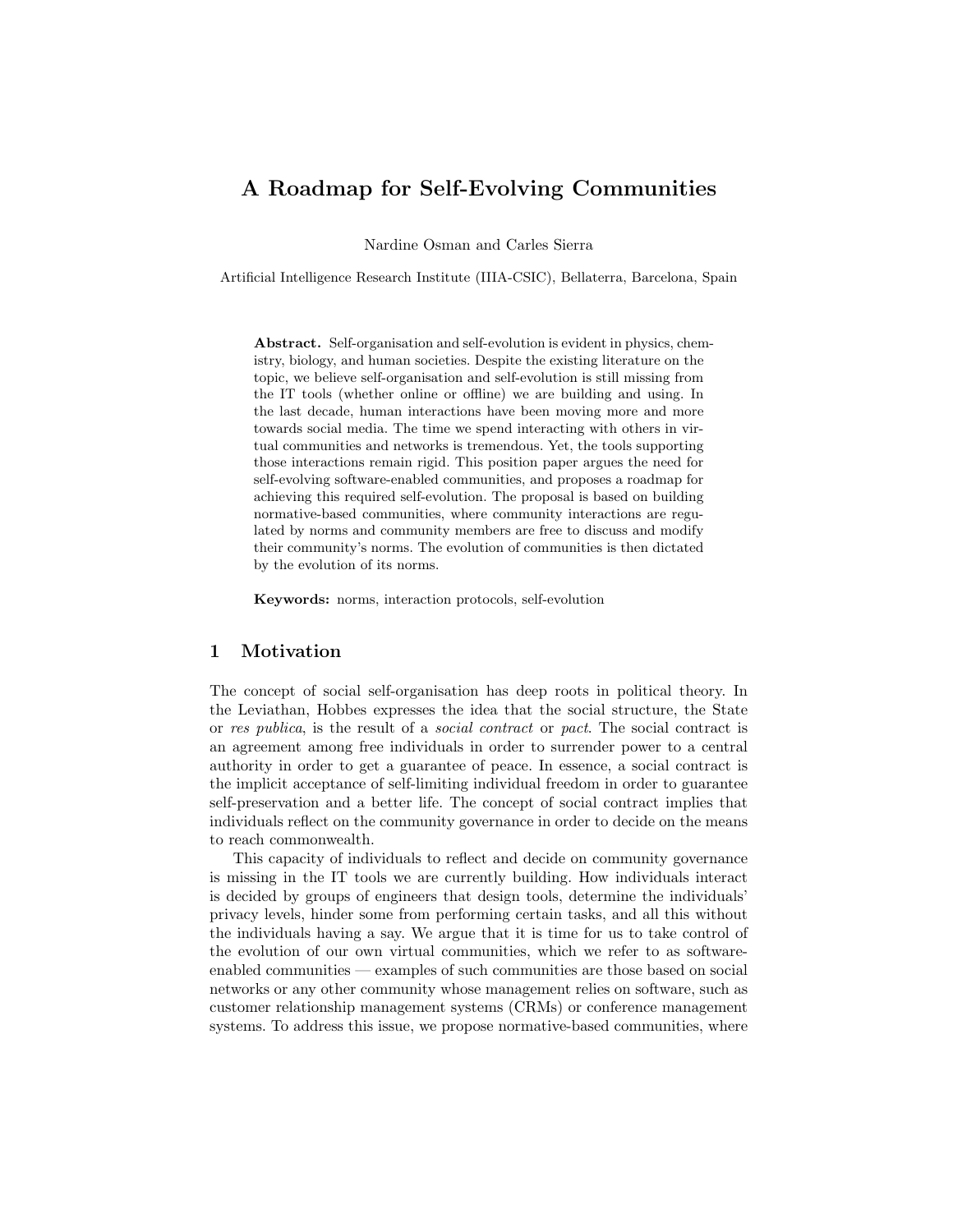community interactions are regulated by norms and community members are free to discuss and modify their community's norms (or social contracts), while respecting their free will. The roadmap for self-evolution is then dictaded by the lifecycle of norms, and the research required for supporting this lifecycle is varied and multidisciplinary — from social sciences and legal studies, to learning mechanisms, agreement technologies, natural language processing, formal logics, norm enforcement and regimentation, human computer interaction, and other software engineering techniques.

It is true that the notion of self-organisation is not new. Self-organisation, in general, refers to how a system reorganises to adapt to changes to its goals or environment, where the reorganisation is driven from within the system as opposed to some external control. In many cases, self-organisation is associated with emergence, where a structure appears at a higher level without it being represented at a lower level. Self-organisation has been studied in a number of areas, such as biology, chemistry, geology, sociology, as well as information technology [26]. In AI, self-organisation has mostly been inspired by naturally existing self-organisation models, although some new mechanisms have been designed specifically for software applications [27]. For example, self-organisation may be found in bio-inspired robot teams, where insect-based technology is used to aid robots self-organise to accomplish a task [44]. Another example is intrusion detection in network security, which is inspired from the natural immune system [20]. Swarm intelligence may be used to mimic insect foraging behaviour on the coordination and control of data network traffic [48]. With the notions of self-adaptability and long-lasting evolvability in mind, it has also been proposed that natural ecosystems can inspire building ecosystems of services [47].

In this paper, however, we do not propose to follow traditional self-organisation AI techniques, but to open a new direction in AI research with a novel method for self-evolving software-enables communities. The proposed research is original in the sense that we do not simply talk about self-organising software that usually imitates existing natural systems, but we study how the human users' evolving needs consciously direct evolution. We essentially propose to provide the human users with learning mechanisms that help them learn the best evolution path, along with agreement technologies that help them discuss, argue, and agree on their preferred path of evolution. The system then takes care of the formalisation, operationalisation, and enforcement of the agreed upon norms. This is a fundamentally different approach from existing self-organising systems.

# 2 Roadmap for Self-Evolving Communities

In this paper, we argue that it is time for us to take control of the evolution of our own virtual communities. To address this issue, we propose normativebased communities, where community interactions are regulated by norms and community members are free to discuss and modify their community's norms.

Norms are the rules that govern behaviour in groups and societies [8]. They motivate and influence individual actions by dictating what values, beliefs, atti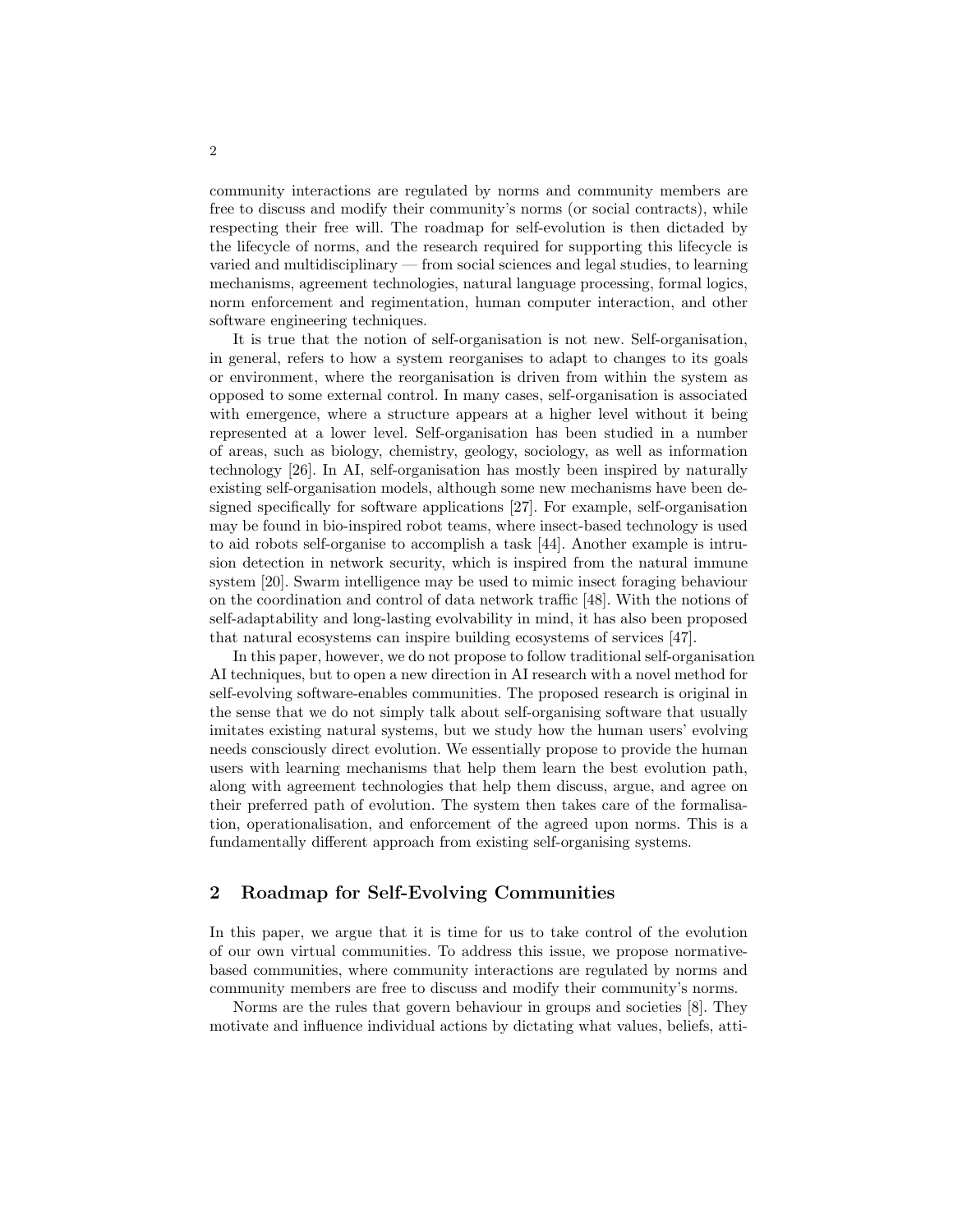tudes, and behaviours are deemed appropriate or not. Social norms have been extensively studied by anthropologists, sociologists, philosophers, and economists in the hope of understanding how they motivate individual actions, influence market behaviour, and so on. In multiagent systems, the study of norms gained tremendous attention due to the critical issue of coordinating agent behaviour and actions. Although, unlike other social sciences, the distinction between social and legal norms has not been concrete in the field of computer science.

We adopt the idea of using norms to control, or mediate, community behaviour. This is motivated by the fact that software is usually engineered based on some notion of norms in mind; furthermore, the use of norms allows human users to discuss their interactions without the need for any technical knowledge about the software actually mediating their interactions. We note that by specifying a community through its norms, the evolution of the community becomes dictated by the evolution of its norms. As such, the evolution of software-enabled communities may be depicted by the lifecycle of norms, as illustrated by Figure 1.



Fig. 1. The lifecycle of norms lays out the roadmap for self-evolving communities

We divide the lifecycle of norms in a software-enabled community into four different stages. In the first stage, community members discuss and agree on their community's norms. If community members do agree on a new set of norms, then the norms' lifecycle enters its second stage, where the agreed upon norms are automatically translated into some formal specification. Given the formal specification of norms, the lifecycle then enters the third stage, where the softwareenabled community interactions are modified to operationalise the new norms. Finally, as the software runs to mediate community interactions, norms are enforced by ensuring that community interactions follow the agreed upon norms. The details of these four stages are presented next.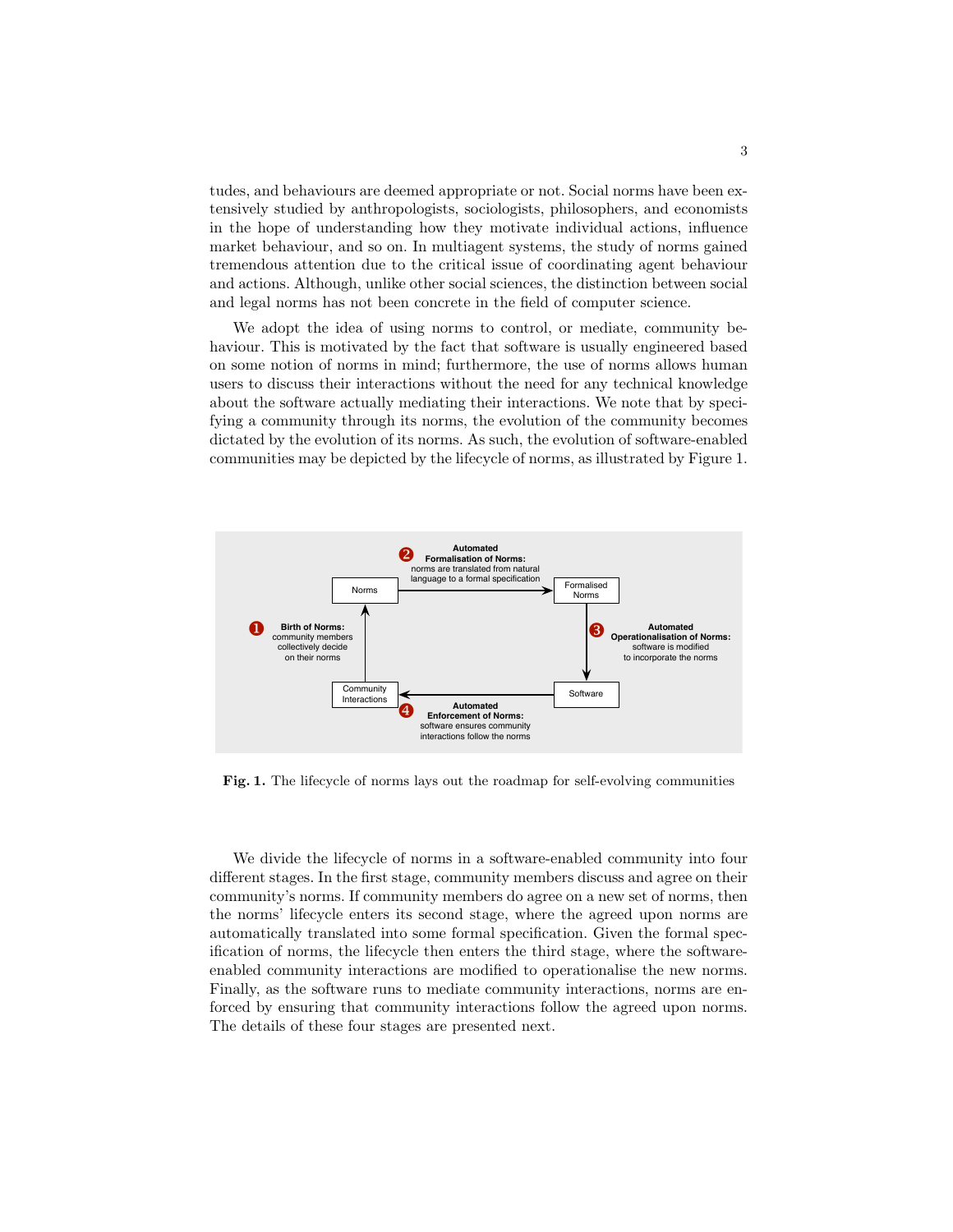#### 2.1 Birth of Norms

In this stage, community members propose norm modifications (including the abandoning and adoption of norms), discuss the different proposals amongst themselves, and collectively agree on their community's new (or modified) set of norms.

An interdisciplinary research is highly recommended at this stage. For example, social sciences can help understand the emergence of norms, their social function, their impact on behviour, as well as understand the possible deviance from norms. Legal studies can help understand the legal aspects of norms, such as the enforcement of norms, the effectivity and validity of norms, and the resolve of conflicting norms. Learning mechanisms can help learn from a community's past experience, or a similar community's past experience, and suggest norm modifications accordingly. Finally, to aid the collective agreement on community norms, agreement technologies will be needed.

Concerning learning mechanisms, learning from data has been one of the main subfields of artificial intelligence [2], yet the literature lacks the in-depth study of learning the best norms for multiagent interactions. In multiagent systems, some work has been carried out on norm synthesis [40]. Most norm synthesis (online) approaches, such as [38, 46, 37, 23], are based on norm emergence techniques that require agents to collaborate to synthesise their own norms. [29] does not require the active participation of agents in norm synthesis as norms are synthesised from the observation of agents' interactions. The norm synthesis of [30] is based on the capability of generalising norms, which allows characterising necessary conditions for coordination, avoiding over-regulation.

Concerning agreement technologies, we note that this field is one of the vibrant and active fields in multiagent systems. Agreement technologies aim at helping individuals collaboratively reach a decision, which is crucial when individuals are intelligent and autonomous, having their own goals and agendas to fulfil. The field is based on a number of models and mechanisms, such as argumentation and negotiation mechanisms, social choice theory and voting mechanisms, and trust and reputation models.

Argumentation theory uses logical reasoning to illustrate how conclusions may be drawn in cases of uncertainty and conflict. Argumentation frameworks in multiagent systems [32] have mostly been built on Dung's theory of abstract argumentation [17], where a directed graph is used to represent arguments (the nodes of the graph) and the attack relations between them (the directed links of the graph). A 'calculus of opposition' is then applied to help determine the winning argument. Dung's framework has been extended in a number of directions, such as adding preferences [3], allowing attacks on attacks [7], and adding weights to attacks [18]. One interesting extension to Dungs framework is one that incorporates social voting and is used in social networks [25, 11].

Social choice theory is concerned with the representation and aggregation of individual preferences. Voting mechanisms and ranking systems are considered to fall under the social choice category. Social choice theory studies a variety of aspects, such as the manipulation of a voting rule [10], the use of combinatorial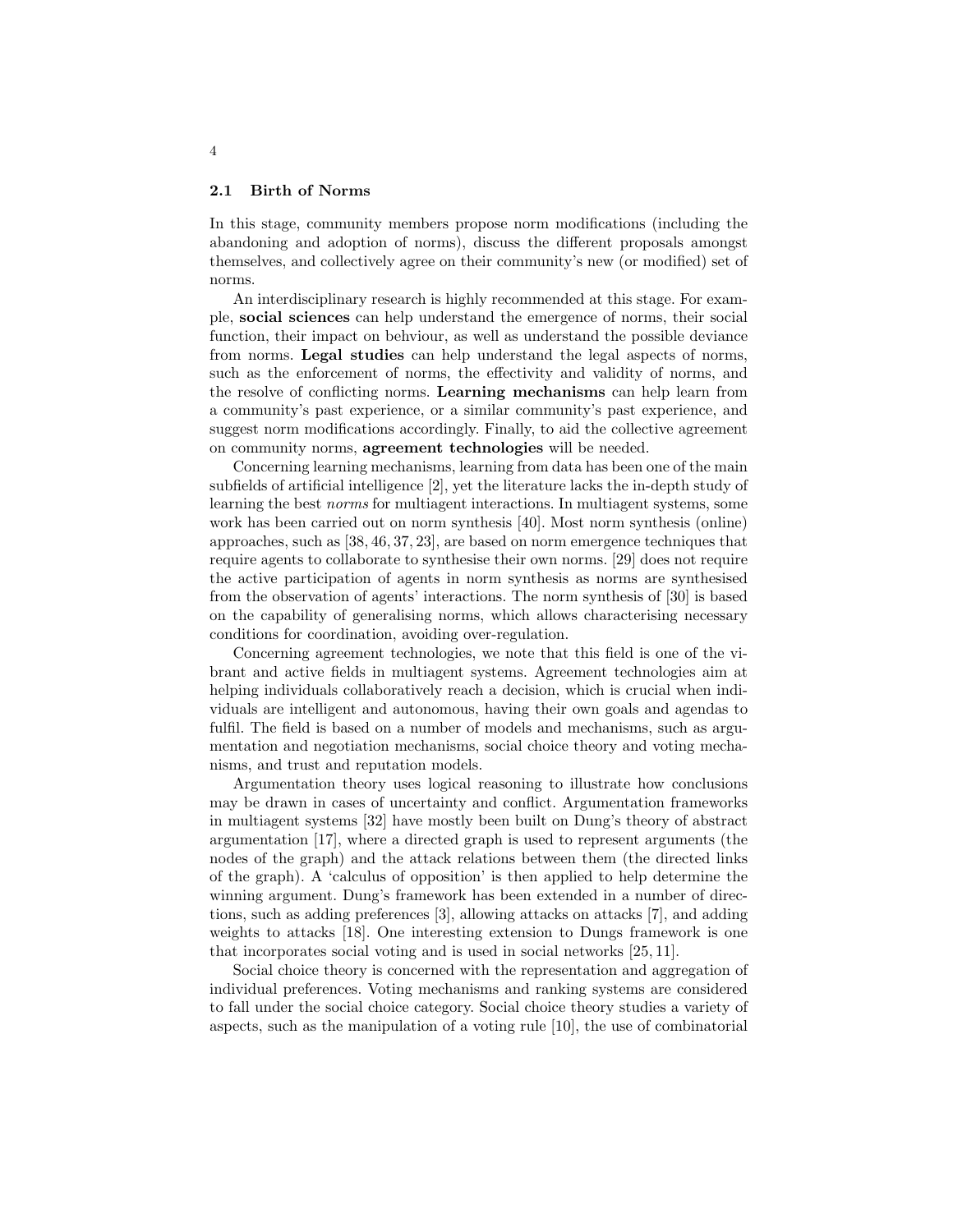domains where voters may specify a list of preferences [9], and the efficiency and fairness of voting rules [19].

A common issue that arises in building open distributed systems is the issue of trust and reputation. Trust has become an increasingly important concept in computer science [5, 22]. For example, there have been studies on the development of trust in e-commerce [34], on mechanisms to determine which sources to trust when faced with multiple conflicting information sources [54], and mechanisms for identifying which individuals to trust based on their past activity [1]. Trust is an especially important issue from the perspective of autonomous agents and multiagent systems [42]. In multiagent interactions, agents will have to reason about how much should they trust other entities (in various contexts). For reviews on trust in multiagent systems, we refer the reader to [33, 36].

Roadmap: In the context of self-evolving communities, research in the information and computer Science field should focus on two main issues. (1) We should aim at building a system that is capable of automatically suggesting norms that can help improve the quality of interactions in a community, based on learning from similar past experiences. Improving the quality of interactions may refer to a number of issues, such as improving the individual user satisfaction, or improving the efficiency of the interactions by helping community members achieve their goals faster and easier. We note that learning mechanisms may also be combined with other techniques, such as analogical reasoning [45] or coherence theory  $(43)$ . (2) We should investigate the combination of different agreement technologies to help community members agree on how should their community evolve. For example, it would be interesting to study the combination of trust and argumentation mechanisms, for instance, by modifying the reasoning process to consider reputation/trust based measures of the strengths of arguments. It would also be interesting to study voting algorithms mediated by trust, with votes potentially weighted by the trustworthiness or degree of involvement in the community. The outcome of this research work would be to aid community members in agreeing on their community norms.

## 2.2 Automated Formalisation of Norms

Norms agreed upon by community members need to be formalised in a language that can be understood by the system mediating community interactions. We expect community members to be non-technical people who discuss and specify norms in natural language. An automatic translator is then needed to translate the norms from their natural language specification to some formal specification that is comprehensible by the system.

The research that should support this stage should focus on natural language processing, which will help perform the automatic translation, and formal logics, which will define the formal language used to specify norms.

Concerning natural language processing, machine translation [49] is a subfield that translates one natural language into another. This sub-field has been well studied and it has been even used in commercial applications, such as Google Translate or Yahoo's Babel Fish. The translation from a natural language to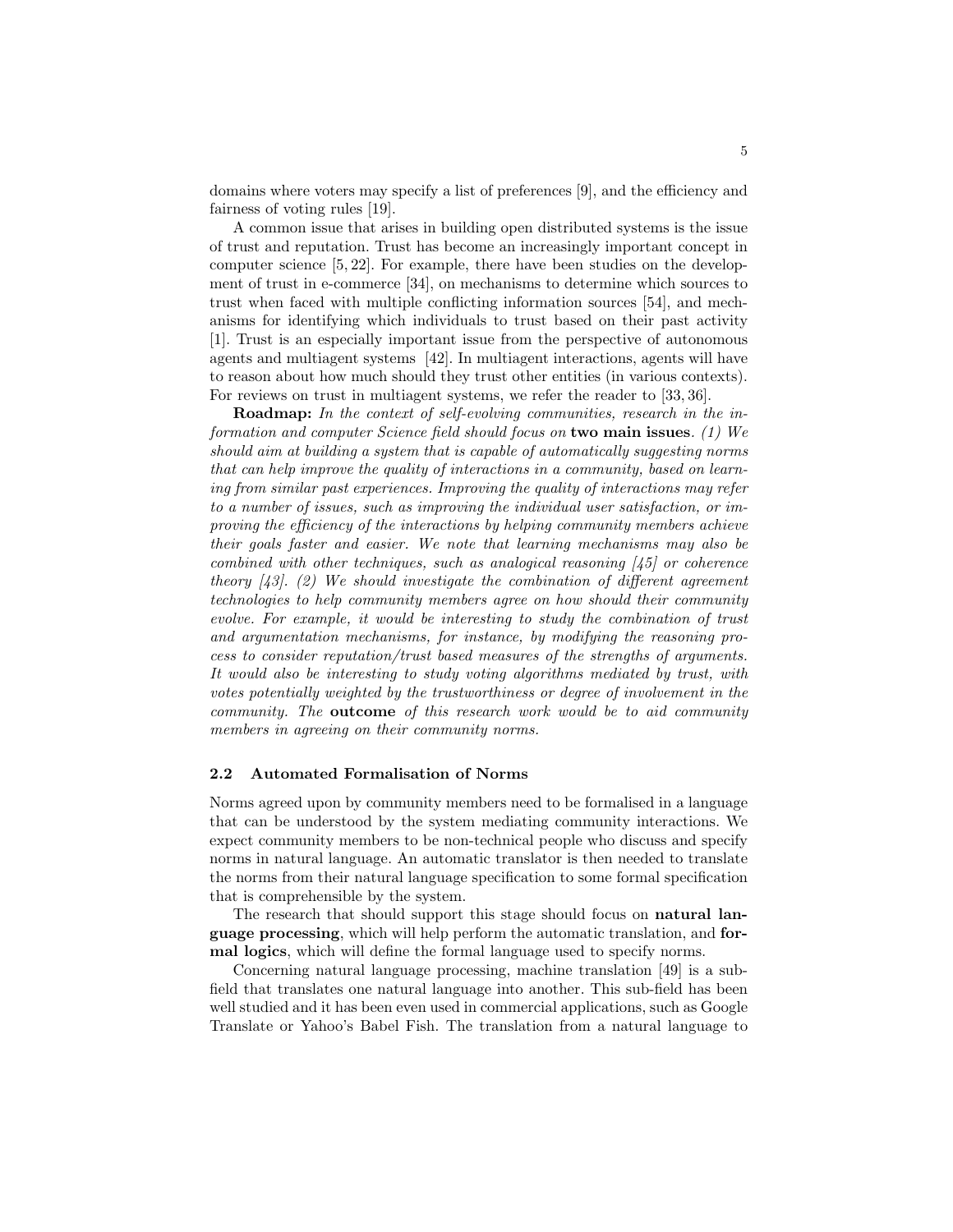some logic, on the other hand, has attracted much less attention in the natural language processing field. Nevertheless, important research has been carried in that direction. [50, 52] illustrates and discusses the use of existing state-of-the-art in the automatic translation of regulatory rules in natural language into a machine readable formal representation. [39] translates a complete set of pediatric guideline recommendations into a controlled language (Attempto Controlled English – ACE). [51] adopts and applies a controlled natural language to constrain the domain of discourse in a sample discussion from an on-line discussion forums for e-government policy-making. The controlled natural language helps eliminate ambiguity and unclarity, and allows a logical representation of statements. Each of the policy statements is then automatically translated into first-order logic. [53] presents a linguistically-oriented, rule-based approach, for extracting conditional and deontic rules from regulations specified in natural language. Finally, [4, 6] present approaches for the logical representation of regulations.

Concerning the formal specification of norms, existing approaches may be divided into two main categories: declarative approaches and procedural ones. We note that in this paper, we refer to the declarative approaches as norms and the procedural ones as interaction models. Declarative formalisms are concerned with the expressiveness of norms, the formal semantics, and how to resolve conflicts arising from an inconsistent set of norms. Declarative approaches are usually based on deontic logic, which is the logic of duties. They deal with concepts like permissions, prohibitions, and obligations, which help specify who can do what, under what conditions, and so on.

Deontic-based policy languages have been used widely in hardware systems and networks for security reasons, trust negotiation, access control, authorisation, and so on. [41] defines policies to be "one aspect of information which influences the behaviour of objects within the system". [13] categorises policies into two types. The first type covers obligation policies for managing actions, which are usually event triggered condition-action rules. The basic concept is that specific events trigger specific actions, and the actions may only be executed if a predefined set of conditions is satisfied. The second type covers authorisation policies, which are usually used for access control.

In multiagent systems, several deontic based formal logics have been proposed for defining a normative specification of agents interaction, such as [31] and [14]. In [31], it is proposed that a community should be defined whenever a group of agents have some common goals and they need to act as a whole within the society in order to fulfil those goals. They propose to define the roles within the community, the relationships among them, which actions each role can do, and how the obligations are distributed among the roles. Each role has associated deontic notions that describe the role obligations, permissions and prohibitions. [14] extends the BDI model of agents to include goals, obligations, and norms; the proposal is based on providing a formal definitions of norms by means of some variation of deontic logic that includes conditional and temporal aspects.

Roadmap: In the context of self-evolving communities, research should focus on two main issues. (1) We should aim at building an automatic translator that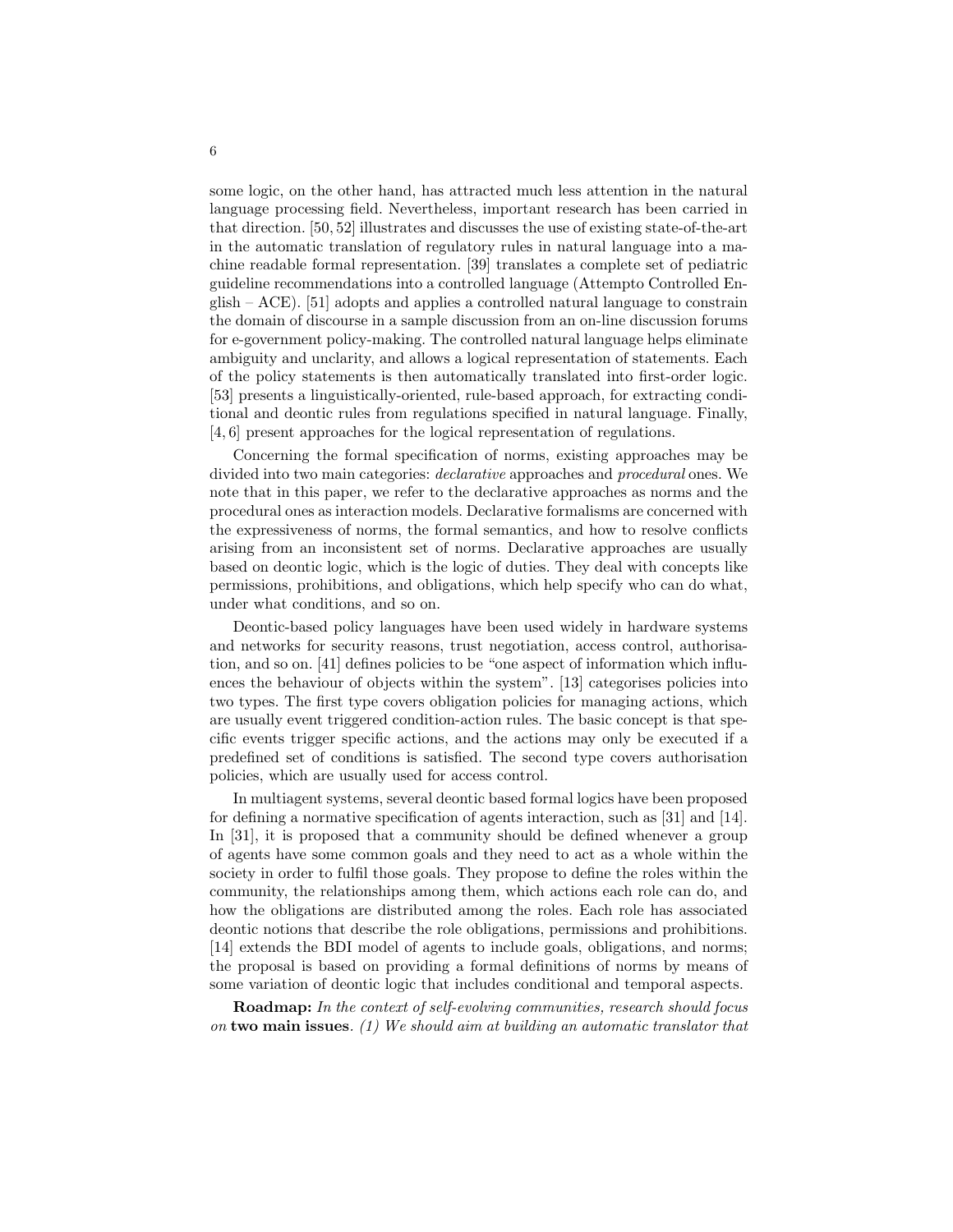can translate norms specified in a natural language into some formal logic. (2) We should select, or design, a logic that fulfills the following three requirements: i) it should be expressive enough to capture the community members' needs; ii) it should be compatible with the natural language processing technique that needs to translate norms specified in natural language into the logic; and iii) it should be compatible with the software system that needs to operationalise those norms. The outcome of this research work would be to have the agreed upon norms translated into some formal logic that is ready to be operationalised by the system.

#### 2.3 Automated Operationalisation of Norms

Given a formal specification of norms, the ultimate goal is to enforce those norms. One approach to achieve this is through what is known as norm regimentation. In other words, the system mediating community interactions needs to be modified in order to operationalise those norms.

The literature provides a variety of solutions that deal with specifying and regulating interactions in multiagent systems based on the concept of following social norms [40], such as having contracts and commitments [15], organisational approaches [24], electronic institutions [16], distributed dialogues [35], and so on.

Two specifically interesting approaches are electronic institutions [16] and the lightweight coordination calculus [35]. In [16], it is argued that open multiagent systems can be effectively designed and implemented as agent mediated electronic institutions where heterogeneous (human and software) agents can participate, playing different roles and interacting by means of speech acts. An institution is defined by a set of roles that agents participating in the institution will play, a common language to allow heterogenous agents to exchange knowledge, the valid interactions that agents may have structured in conversations, and the consequences of agents' actions within an institution, captured by obligations that agents acquire and fulfil.

The lightweight coordination calculus (LCC) [35] is a process calculus, based on logic programming, that provides means of achieving coordination in distributed systems by enforcing social norms. The process calculus specifies what actions agents can perform, when they can perform such actions, under what conditions these actions may be carried out, and so on. However, unlike electronic institutions, there are no 'governors' that ensure that agents abide by norms. Of course, like all the approaches above, these rules are associated with roles rather than physical agents; and agents can play more than one role in more than one interaction. This provides an abstraction for the interaction model from the individual agents that might engage in such an interaction.

In the context of self-evolution, it is important to build a system whose interaction models can operationalise norms requested by its uers. We note, however, that not all norms are capable of being operationalised. For example, in an e-commerece context, the system can operationalise the norm that states that a buyer cannot rate the seller more than once, as the system can actually prevent the buyer from doing so. However, the system cannot operationalise a norm that states that only people with sufficient credit can bid, as credit is private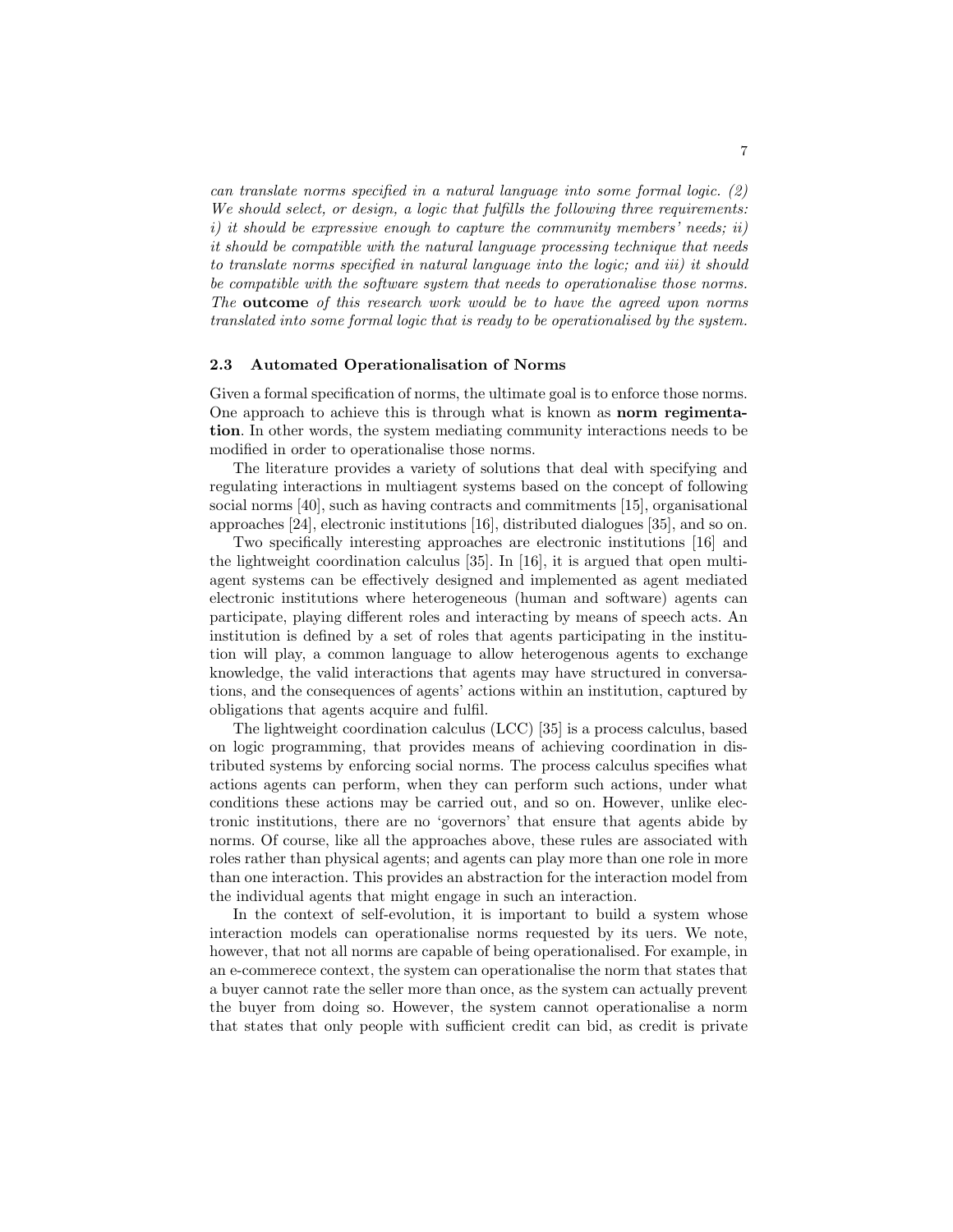information that cannot be accessed and assessed by the system. To deal with norms that cannot be operationalised, alternative **norm enforcement** methods will need to be applied, such as applying sanctions (punishments and rewards).<sup>12</sup> In this case, the system will need to ensure the enforcement of un-operationalised norms by checking the members' abidance to those norms and enforcing the appropriate sanctions accordingly. To achieve this, it is important to design a lightweight computational norm enforcement model that allows for the detection of norm violations and the application of remedial actions. This work may build upon existing work, as the literature is rich with norm engines that may be used for resolving conflicting norms and applying appropriate sanctions [21, 28, 12].

Roadmap: In summary, in the context of self-evolution, research should focus on two main issues: (1) building a mechanism that allows the system to operationalise the norms agreed upon by the community members; and (2) building a norm enforcement model that can check members' abidance to unoperationalised norms and enforce appropriate sanctions accordingly. The outcome of this research work would be to have a system that is capable of enforcing the norms agreed upon by the community members.

### 2.4 Automated Enforcement of Norms

Finally, running the software that mediates community interactions will allow members of the community to interact, while ensuring the enforcement of the norms. The research that will support this stage will need to focus on **human** computer interaction techniques that are required to ensure an intuitive, user friendly interaction for non-technical community members. Research will also need to focus on software engineering techniques to ensure efficient community interactions. However, the context of self-evolution imposes an additional and critical challenge: how can the system be modified at runtime when different members may still be interacting together? Indeed, it is very unrealistic to assume that all members will need to complete their current interactions successfully and pause any future interactions for the system to get modified (as future interactions will need to follow the new norms). As such, research will need to address the issue of seamlessly adapting the system at runtime, and it may take inspiration from existing software compatibility models that allow different versions of an application to continue to communicate and collaborate.

Roadmap: In summary, in the context of self-evolution, research should focus on two main issues: (1) building a user friendly interface that would allow

 $^{\rm 1}$  The literature usually refers to the operationalisation of norms as 'norm regimentation', and alternative norm enforcement methods (such as the application of sanctions) as 'norm enforcement'. In this paper, however, we overload the word 'enforce' as we use it to describe both approaches.

<sup>&</sup>lt;sup>2</sup> It may be argued that punishment and reward is not always the right approach for motivating the abidance to norms. Furthermore, what may be considered a punishment for one may be viewed as a reward for another. In this paper, although we talk about punishments and rewards, we concur that sanctions may be labeled more generally as the post-conditions of abiding with or breaking a norm.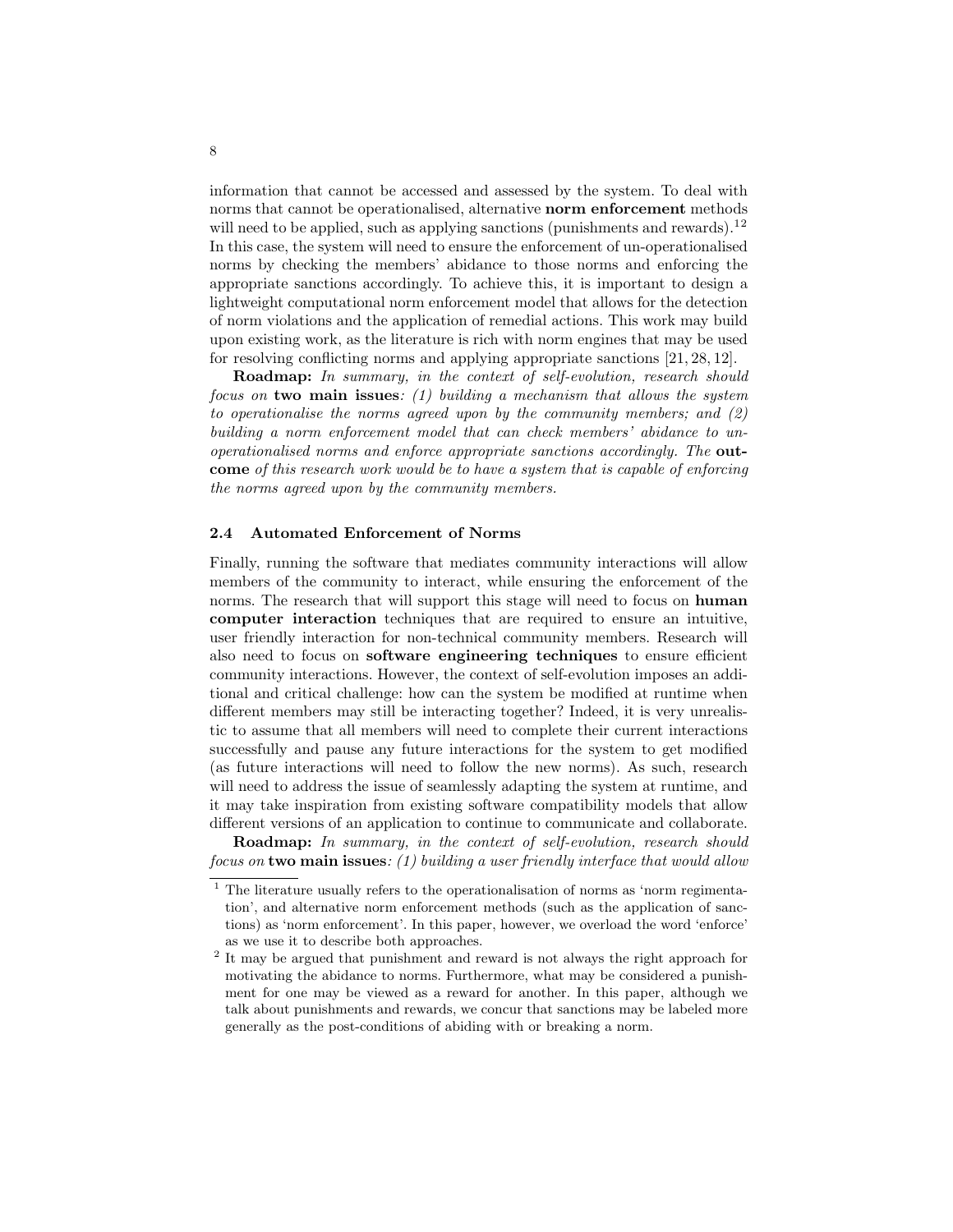community member to interact, following the norms, without any knowledge of their interactions and their complexity, and in cases when users need to discuss norms, norms and norm violations will need to be visualised in a user friendly and comprehensible manner; and  $(2)$  engineering the system in such a way that ensures efficient interactions and permits evolution at runtime in a seamless manner that does not interrupt community interactions. The **outcome** of this research work would be to have the system run and manage evolving normativebased community interactions in an efficient, userfriendly, and seamless manner.

# 3 Conclusion

We argue that just like human communities, e-communities (or virtual communities) also need to self-evolve. Instead of creating numerous rigid systems, which is very common in online social systems, what we should aim at instead is providing tools for creating self-evolving systems that adapt to the community's needs. We believe different communities should be governed by different rules. These rules should be an ever evolving set resulting from the aspirations of its members, and not a rigid set defined by a corporation (or a system designer) that does not take the community members' interests at heart. Furthermore, for the community's rules to be effective, they need to be tailored to the specific community, such as considering the character traits of the community's members.

We believe that the notion of self-evolving communities will revolutionise the way how software is build, as well as how we interact with software. We say that in the context of social interactions, software does not need to be rigid, nor customised for the individual, but adaptable to the group. Software engineers will need to design intelligent software that is capable of evolving according to the needs of the community as a whole, and users (or community members) should become more active in shaping their community by discussing and agreeing on their community rules.

In summary, the proposal is based on the traditional notion of mediating social interactions via norms. The roadmap for self-evolution is then dictaded by the lifecycle of norms, which we divide into four different stages (see Figure 1): (1) the birth of norms, (2) the automated formalisation of norms, (3) the automated operationalisation of norms, and (4) the automated enforcement of norms. Varied, and even interdisciplinary, research will be required for supporting these four stages, from social sciences and legal studies, to learning mechanisms, agreement technologies, natural language processing, formal logics, norm enforcement and regimentation, human computer interaction, and other software engineering techniques.

## References

1. Adler, B.T., de Alfaro, L.: A content-driven reputation system for the Wikipedia. In: Proceedings of the 16th International World Wide Web Conference. Banff, Alberta, Canada (May 2007)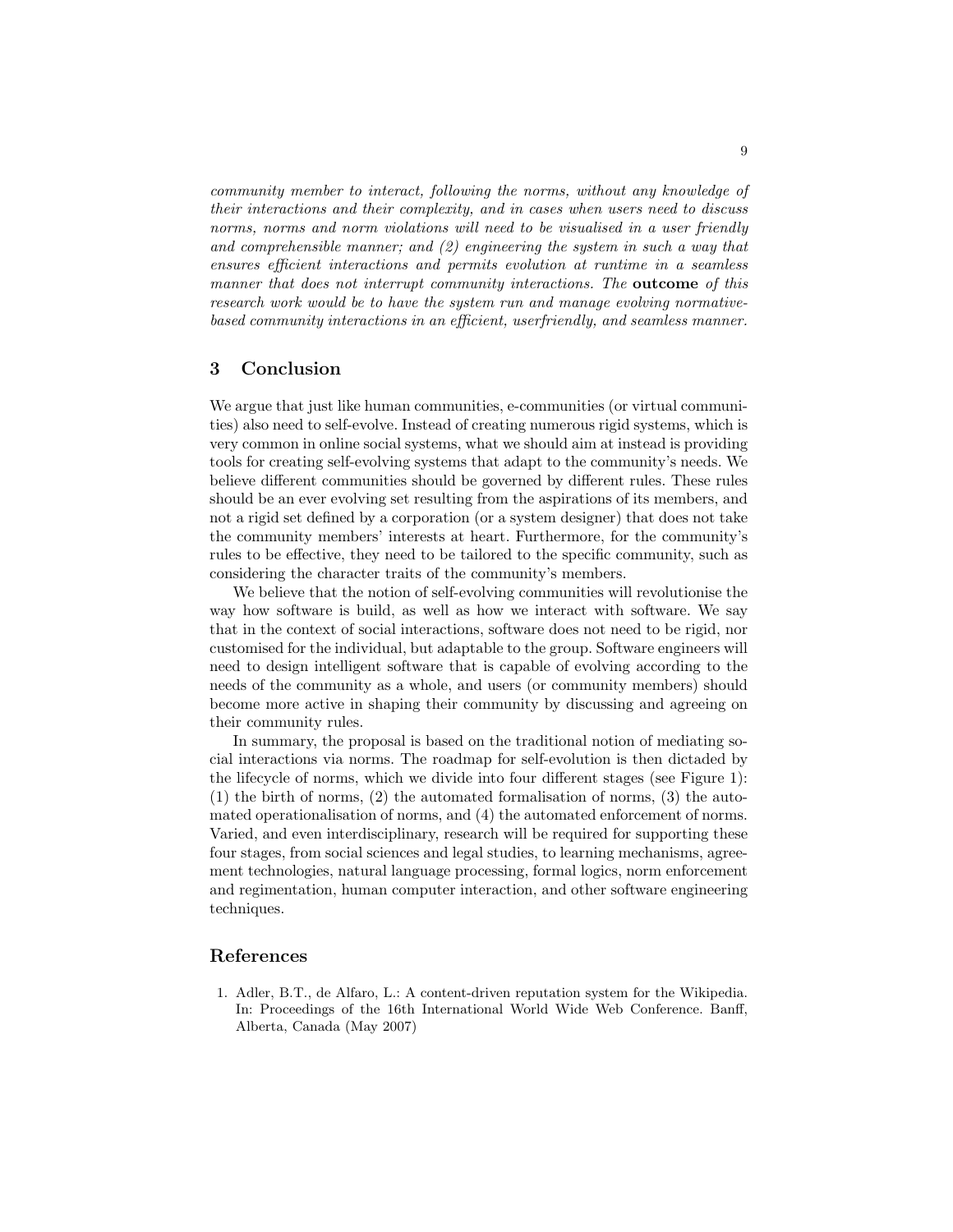- 2. Alpaydin, E.: Introduction to machine learning. MIT press (2004)
- 3. Amgoud, L., Cayrol, C.: A reasoning model based on the production of acceptable arguments. Annals of Mathematics and Artificial Intelligence 34(1-3), 197–215 (Mar 2002)
- 4. Antoniou, G., Antoniou, G., Billington, D., Governatori, G., Maher, M.: On the modelling and analysis of regulations. In: In Proceedings of the Australian Conference on Information Systems (1999)
- 5. Artz, D., Gil, Y.: A survey of trust in computer science and the semantic web. J. of Web Semantics 5(2), 58–71 (2007)
- 6. Athan, T., Boley, H., Governatori, G., Palmirani, M., Paschke, A., Wyner, A.: OA-SIS LegalRuleML. In: Francesconi, E., Verheij, B. (eds.) International Conference on Artificial Intelligence and Law, ICAIL '13. pp. 3–12. ACM (2013)
- 7. Baroni, P., Cerutti, F., Giacomin, M., Guida, G.: AFRA: Argumentation framework with recursive attacks. International Journal of Approximate Reasoning 52(1), 19–37 (Jan 2011)
- 8. Bicchieri, C., Muldoon, R.: Social norms. In: Zalta, E.N. (ed.) The Stanford Encyclopedia of Philosophy. The Metaphysics Research Lab, Stanford University, Stanford, CA, USA, spring 2011 edn. (2011)
- 9. Brams, S., Kilgour, D., Zwicker, W.: The paradox of multiple elections. Social Choice & Welfare 15(2), 211–236 (1998)
- 10. Conitzer, V., Lang, J., Sandholm, T.: How many candidates are needed to make elections hard to manipulate? In: Proceedings of the 9th Conference on Theoretical Aspects of Rationality and Knowledge. pp. 201–214. ACM (2003)
- 11. Correia, M., Cruz, J., Leite, J.: On the efficient implementation of social abstract argumentation. In: Schaub, T., Friedrich, G., O'Sullivan, B. (eds.) 21st European Conference on Artificial Intelligence, ECAI 2014. Frontiers in Artificial Intelligence and Applications, vol. 263, pp. 225–230. IOS Press (2014)
- 12. Criado, N., Argente, E., Noriega, P., Botti, V.J.: MaNEA: A distributed architecture for enforcing norms in open MAS. Eng. Appl. of AI 26(1), 76–95 (2013)
- 13. Damianou, N.C., Bandara, A.K., Sloman, M.S., Lupu, E.C.: A survey of policy specification approaches. Tech. rep., Department of Computing, Imperial College of Science Technology and Medicine, London, UK (2002)
- 14. Dignum, F., Kinny, D., Sonenberg, L.: From desires, obligations and norms to goals. Cogn. Sci. Quarterly 2, 407–430 (2002)
- 15. Dignum, V., Meyer, J.J., Weigand, H.: Towards an organizational model for agent societies using contracts. In: Proceedings of AAMAS 2002. pp. 694–695. ACM, New York, NY, USA (2002)
- 16. d'Inverno, M., Luck, M., Noriega, P., Rodriguez-Aguilar, J.A., Sierra, C.: Communicating open systems. Artificial Intelligence 186, 38–94 (Jul 2012)
- 17. Dung, P.M.: On the acceptability of arguments and its fundamental role in nonmonotonic reasoning, logic programming and n-person games. Artificial Intelligence 77(2), 321–357 (Sep 1995)
- 18. Dunne, P.E., Hunter, A., McBurney, P., Parsons, S., Wooldridge, M.: Weighted argument systems: Basic definitions, algorithms, and complexity results. Artificial Intelligence 175(2), 457–486 (Feb 2011)
- 19. Endriss, U., Maudet, N., Sadri, F., Toni, F.: Negotiating socially optimal allocations of resources. Journal of Artificial Intelligence Research 25(1), 315–348 (Mar 2006)
- 20. Foukia, N.: IDReAM: Intrusion detection and response executed with agent mobility architecture and implementation. In: Proceedings of AAMAS 2005. pp. 264–270. ACM (2005)

10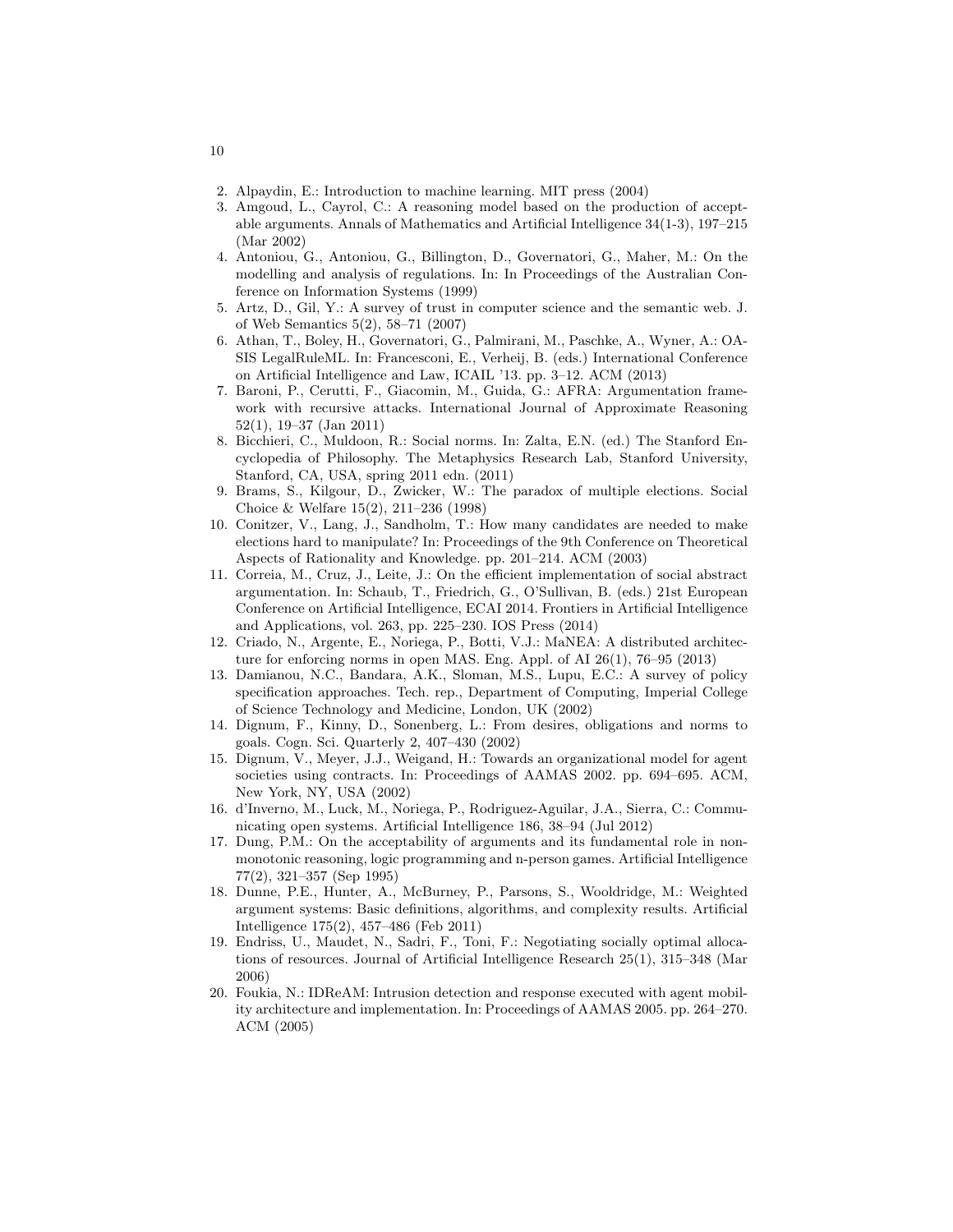- 21. Gaertner, D., Garcia-Camino, A., Noriega, P., Rodriguez-Aguilar, J.A., Vasconcelos, W.: Distributed norm management in regulated multiagent systems. In: Proceedings of the 6th International Joint Conference on Autonomous Agents and Multiagent Systems. pp. 90:1–90:8. AAMAS '07, ACM, New York, NY, USA (2007)
- 22. Grandison, T., Sloman, M.: A survey of trust in internet applications. IEEE Commun. Surveys Tuts. 4(4), 2–16 (2000)
- 23. Griffiths, N., Luck, M.: Norm Emergence in Tag-Based Cooperation. In: Proceedings of COIN (2010)
- 24. Horling, B., Lesser, V.: A survey of multi-agent organizational paradigms. Knowl. Eng. Rev. 19, 281–316 (2004)
- 25. Leite, J.a., Martins, J.a.: Social abstract argumentation. In: Proceedings of the Twenty-Second International Joint Conference on Artificial Intelligence. pp. 2287– 2292. IJCAI'11, AAAI Press (2011)
- 26. Marzo Serugendo, G., Gleizes, M.P., Karageorgos, A.: Self-organising systems. In: Di Marzo Serugendo, G., Gleizes, M.P., Karageorgos, A. (eds.) Self-organising Software, pp. 7–32. Natural Computing Series, Springer (2011)
- 27. Marzo Serugendo, G., Karageorgos, A., Rana, O., Zambonelli, F.: Engineering Self-Organising Systems, Lecture Notes in Computer Science, vol. 2977. Springer Berlin Heidelberg (2004)
- 28. Modgil, S., Faci, N., Meneguzzi, F., Oren, N., Miles, S., Luck, M.: A framework for monitoring agent-based normative systems. In: Proceedings of The 8th International Conference on Autonomous Agents and Multiagent Systems - Volume 1. pp. 153–160. AAMAS '09, International Foundation for Autonomous Agents and Multiagent Systems, Richland, SC (2009)
- 29. Morales, J., López-Sánchez, M., Esteva, M.: Using Experience to Generate New Regulations. In: IJCAI. pp. 307–312 (2011)
- 30. Morales, J., Lopez-Sanchez, M., Rodriguez-Aguilar, J.A., Wooldridge, M., Vasconcelos, W.: Automated synthesis of normative systems. In: AAMAS 2013. pp. 483–490 (2013)
- 31. Pacheco, O., Carmo, J.: A role based model for the normative specification of organized collective agency and agents interaction. Autonomous Agents and Multi-Agent Systems 6, 145–184 (March 2003)
- 32. Rahwan, I., Simari, G.R.: Argumentation in Artificial Intelligence. Springer, 1st edn. (2009)
- 33. Ramchurn, S.D., Huynh, D., Jennings, N.R.: Trust in multi-agent systems. Knowledge Engineering Review 19(1), 1–25 (2004)
- 34. Resnick, P., Zeckhauser, R.: Trust among strangers in Internet transactions: Empirical analysis of eBay's reputation system. In: Baye, M.R. (ed.) The Economics of the Internet and E-Commerce, pp. 127–157. Elsevier Science (2002)
- 35. Robertson, D.: A lightweight method for coordination of agent oriented web services. In: Proceedings of AAAI Spring Symposium on Semantic Web Services. Stanford (2004)
- 36. Sabater, J., Sierra, C.: Review on computational trust and reputation models. AI Review 23(1), 33–60 (September 2005)
- 37. Sen, O., Sen, S.: Effects of social network topology and options on norm emergence. In: Proceedings of COIN. pp. 211–222 (2010)
- 38. Sen, S., Airiau, S.: Emergence of norms through social learning. In: IJCAI. pp. 1507–1512 (2007)
- 39. Shiffman, R.N., Michel, G., Krauthammer, M., Fuchs, N.E., Kaljurand, K., Kuhn, T.: Writing clinical practice guidelines in controlled natural language. In: Proceed-